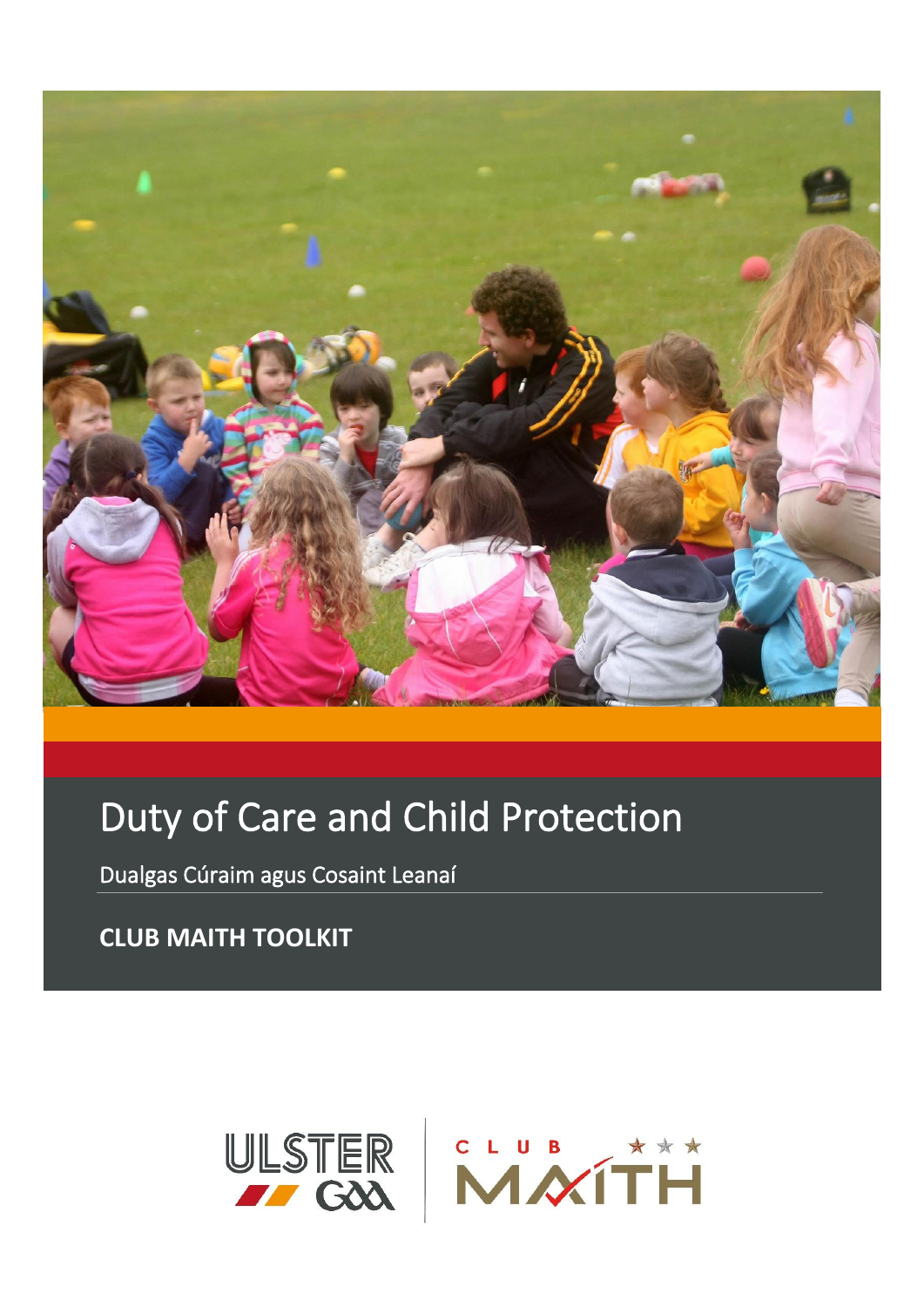## INTRODUCTION

The Gaelic Athletic Association (Cumann Lúthchleas Gael) is a community-based family orientated organisation and as such believes that a transparent youth centred approach should be adopted by all units involved in the promotion and development of Gaelic games, culture and other activities at underage levels . Under age is defined as anyone under the age of 18.

A philosophy should be developed that promotes the importance of fair play, participation, enjoyment and equality for young people where young people strive to achieve their full potential as they mature and develop and respect the value of discipline.

### **POLICY**

- All GAA Clubs must implement and abide by the GAA Code of Behaviour in their work with Children and Young People.
- All clubs must complete their annual Safeguarding Risk Assessment and Safeguarding Statement, ensuring the statement is on display in a visible location of their club facilities.
- All personnel working with children or young people must be appropriately vetted and trained relevant to their role in Safeguarding and Coaching as per the GAA Training and Vetting Policies.
- All clubs must appoint a Children's Officer and Designated Liaison Person as selected and ratified by the club executive on an annual basis. Children's Officers are responsible for the implementation of the GAA Code of Behaviour and Designated Liaison Persons are responsible for dealing with Allegations of abuse in line with GAA Policy on same. Both persons should complete GAA Safeguarding training relevant to their roles.

These policies are taken in line with Rule 1.13 Safeguarding of Children/Young People in the Official Guide 2020.

### BEST PRACTICE

- Clubs should ensure all members sign up annually to and abide by the GAA Maintaining Appropriate Levels of Behaviour in our work with Children and Young People.
- Appoint a Code of Best Practice Hearings Committee to deal with alleged breaches of the code.
- GAA clubs should obtain parental consent forms for children and young people for photography, videography, communications, trips away or overnight stays.
- All Safeguarding and Medical information should be stored and retained in line with GAA GDPR guidelines.
- Clubs should adopt and implement GAA safe recruitment procedures in their selection of coaches, mentors and others who work with children and young people as per the GAA Code of Behaviour.
- The club executive should ratify all appointments made within the club.

#### EXAMPLES OF IMPLEMENTATION

Some examples of how the policies and best practice can be implemented within clubs:

• Annual club registration night where children and young people, parents, coaches, and others who volunteer to work with children and young people are informed of the GAA Maintaining Appropriate Behaviour in our work with Children and Young People and sign up to same. They should also be informed of management teams working with Underage, how